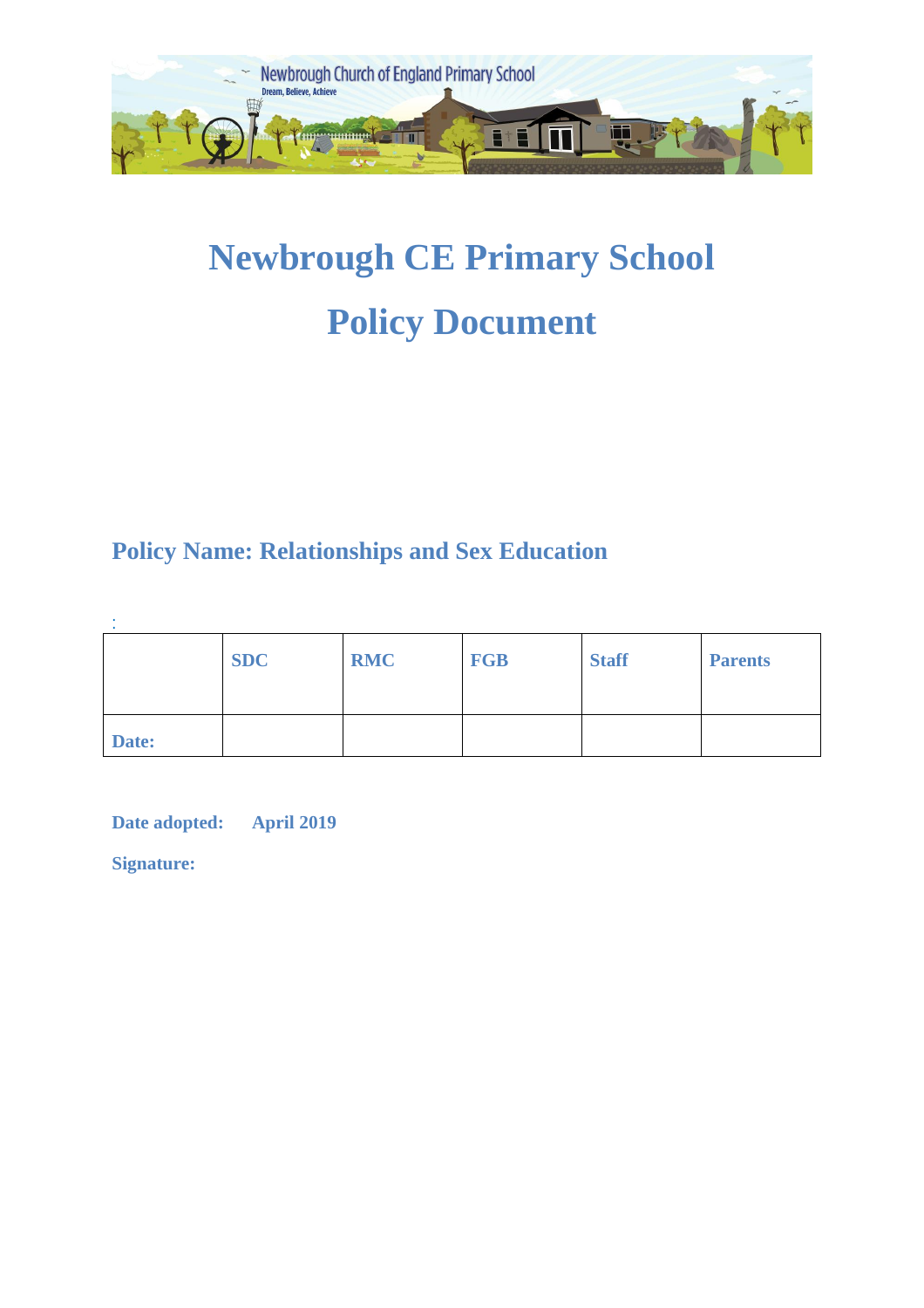

## **Relationship and Sex education POLICY** April 2019

#### **Introduction**

Effective relationship and sex education (RSE) is essential if young people are to make responsible and well informed decisions about their lives. The aim is to help and support young people to learn to respect themselves, and others, and move with confidence through adolescence into adulthood. We will do this within our framework of Christian values , and in a way that also allows children to ask and explore moral questions.

#### **Context‡**

RSE should be based on inclusive Christian principles and values emphasising respect, compassion, loving care and forgiveness.

RSE should be taught in the light of the belief in the absolute worth of all people and the unconditional infinite love of God.

RSE should be sensitive to the circumstances of all children and mindful of the variety of expressions of family life in our culture .

This policy complements the School's Mission Statement, its religious foundation and its programme of Personal, Social and Health Education.

#### **Aims and objectives**

For the children to:

- 1. understand what makes a healthy relationship
- 2. understand that relationships will come in different forms
- 3. Know and understand how they grow and change both physically and emotionally through their lives,
- 4. respect and care for their own bodies and feelings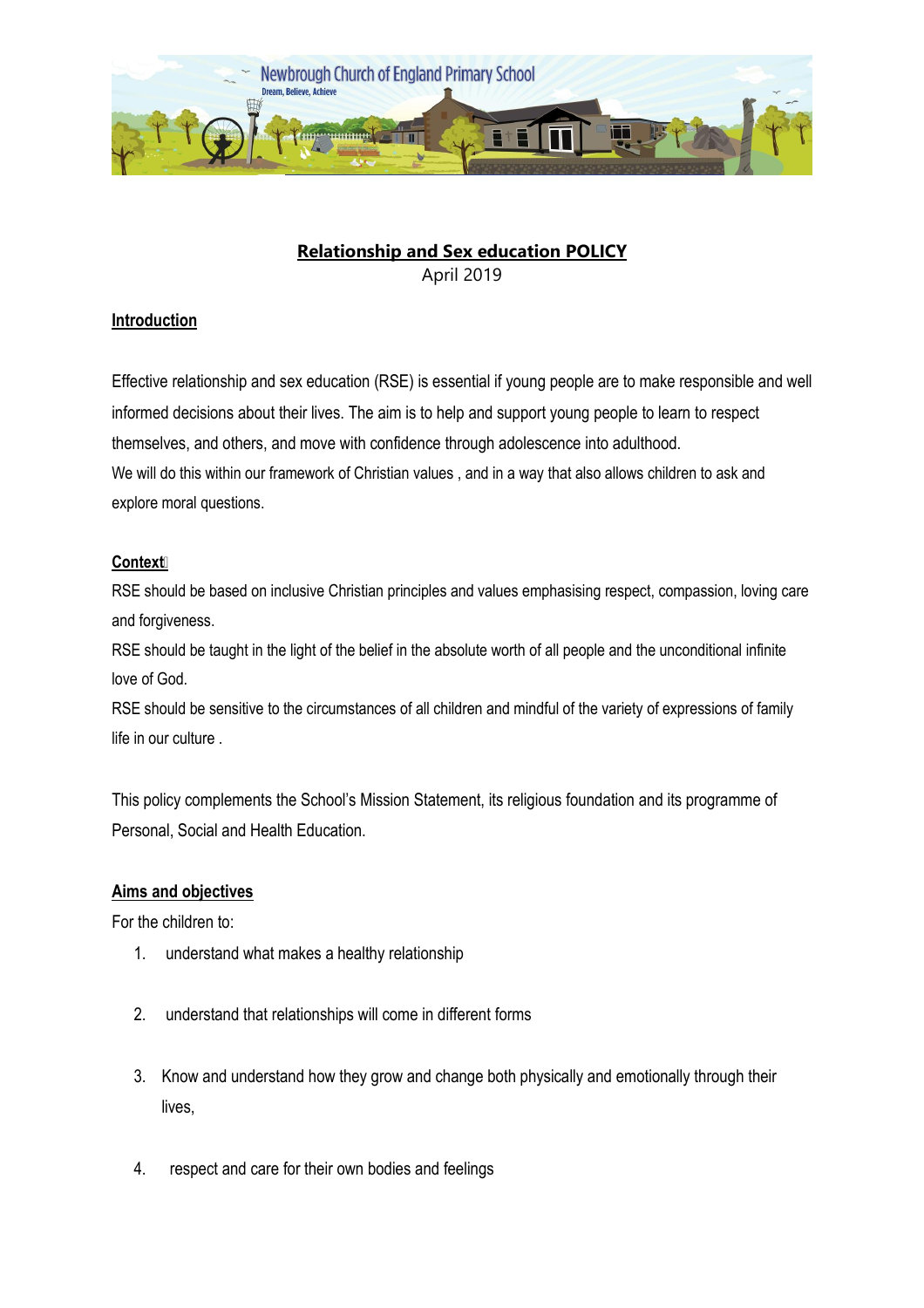

5. understand their own right to privacy and that of others

#### **Teaching and learning**

Relationship and sex education is delivered in a variety of ways:-

- classroom topics
- curriculum subjects e.g. PSHE, Science and PE
- collective worship and assemblies
- story/circle time
- the inclusion of other professionals

The Relationship and Sex Education programme is planned so that classroom materials and activities reflect the children's intellectual, emotional, moral and spiritual maturity. We aim to give children correct information and challenge inappropriate language, attitudes and behaviour.

#### **Content**

**Children in the EYFS** will begin to develop an awareness of the aspects consolidated in KS1, through the Early Learning Goals of 'Personal, Social and Emotional Development' and 'Understanding of the World'.

#### **Children in Key Stage 1** will learn:

- that all animals including humans, move, feed, grow, use their senses and reproduce;
- to recognise and compare the main external parts of the bodies of humans;
- that humans and animals can produce offspring and these grow into adults;
- to recognise similarities and differences between themselves and others, and treat others with sensitivity;
- how to recognise safe and unsafe situations;
- how to identify and be able to talk to someone they trust.

#### **Children in Key Stage 2** will learn:

- that life processes common to humans and other animals include nutrition, growth and reproduction;
- about the main stages of the human life cycle;
- how to express their opinions about relationships and bullying;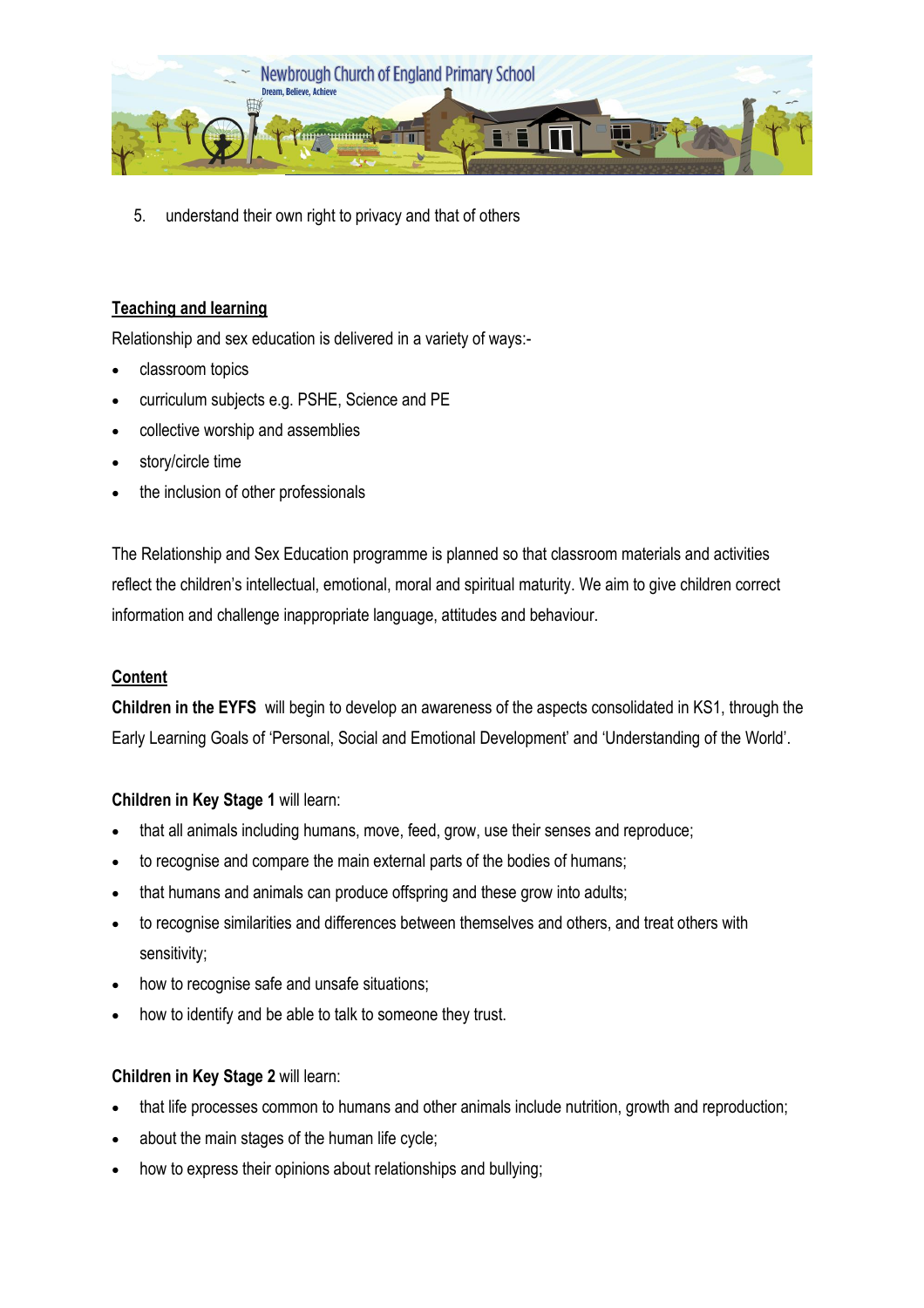

- how to listen and support others;
- to respect other people's viewpoints and beliefs;
- to recognise their own worth and identify positive things about themselves;
- the importance of recognising safe and unsafe situations;
- the importance of how to identify and be able to talk to someone they trust.

Children in Upper KS2 (Y5 and 6) will receive additional guidance and support regarding the onset of puberty. They will also be taught about how a baby is made, and how it grows, about roles and responsibilities of parents and carers and that pregnancy can be prevented. The curriculum followed will be based on the P.S.H.E. Association Primary Toolkit.

Opportunity is provided for children to talk honestly and openly, but at the same time the programme respects the variable pace of children's maturity.

Teachers are expected to use their professional skills and discretion when answering children's questions. They may wish to refer children to their parents/carers or answer their questions individually at a later time. If a teacher is concerned or in any doubt he/she should consult with the Headteacher or Chair of Governors.

Should there be any disclosure or suspicion of abuse the School's Child Protection and Safeguarding Policy/Procedures will be followed.

#### **Confidentiality**

.

Relationship and Sex Education lessons are conducted in a sensitive manner and in confidence, whenever possible, but confidentiality cannot be guaranteed. If a child makes a reference to being involved, or likely to be involved in sexual activity, then the teacher will take the matter seriously and deal with it as a matter of child protection. Teachers will respond in a similar way if a child indicates he/she may have been a victim of abuse. In these circumstances the teacher will, as a matter of extreme urgency, follow the procedures/ protocol laid down in the School's Child Protection and Safeguarding Policy.

#### **The role of parents/carers**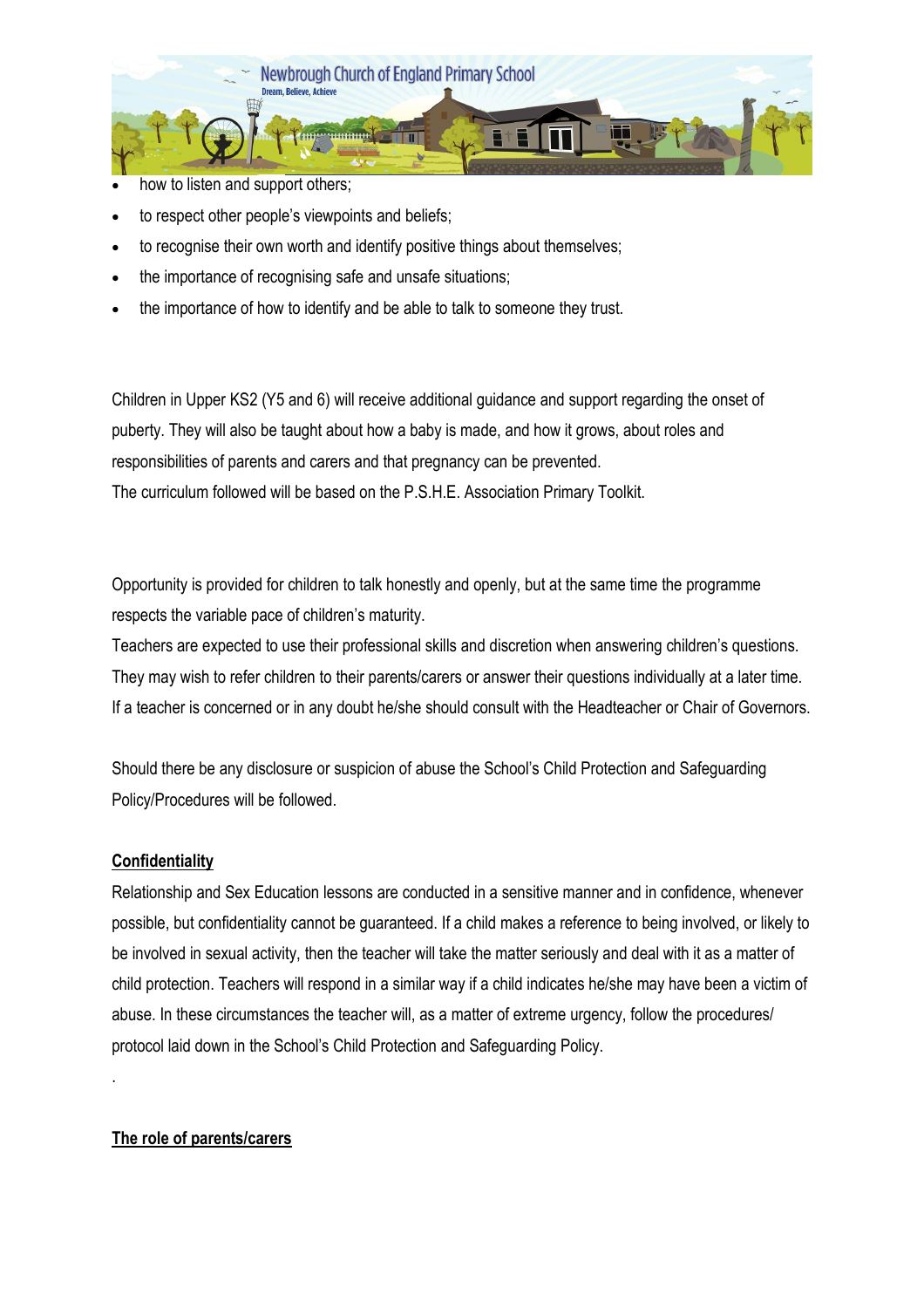

The School believes that the primary role in children's relationship and sex education lies with parents/carers.

We hope to build a positive and supporting relationship with parents/carers of children in our school through mutual understanding, trust and cooperation.

To achieve this objective we will:

- inform parents/carers about the School's Relationship and Sex Education Policy.
- answer any questions they may have regarding the relationship and sex education of their child.
- consider carefully any issues that parents/carers raise with teachers or governors about this policy or the arrangements for teaching relationship and sex education.

Parents have the right to withdraw their child from all or part of the relationships and sex education programme after consultation with the Headteacher.

### **The role of the Headteacher**

It is the responsibility of the Headteacher to ensure that both staff and parents/carers are informed about our Relationship and Sex Education Policy, and that it is delivered effectively.

Members of staff must be given sufficient training to teach this subject effectively and handle any difficult issues with sensitivity.

#### **The role of teaching staff**

All teaching staff will deliver the relationship and sex education programme through the P.S.H.E. curriculum and other curriculum areas, conducting all lessons in a sensitive manner and with confidence.

#### **The role of other members of the community**

Visiting speakers, including the school nurse or other professionals may be used to deliver some of the sex education and relationships programme and provide advice and support for our children. They will be qualified to do so and suitably experienced.

Visitors will be accompanied, in class, by the class teacher, and any materials used will have been seen and agreed by the Headteacher before use.